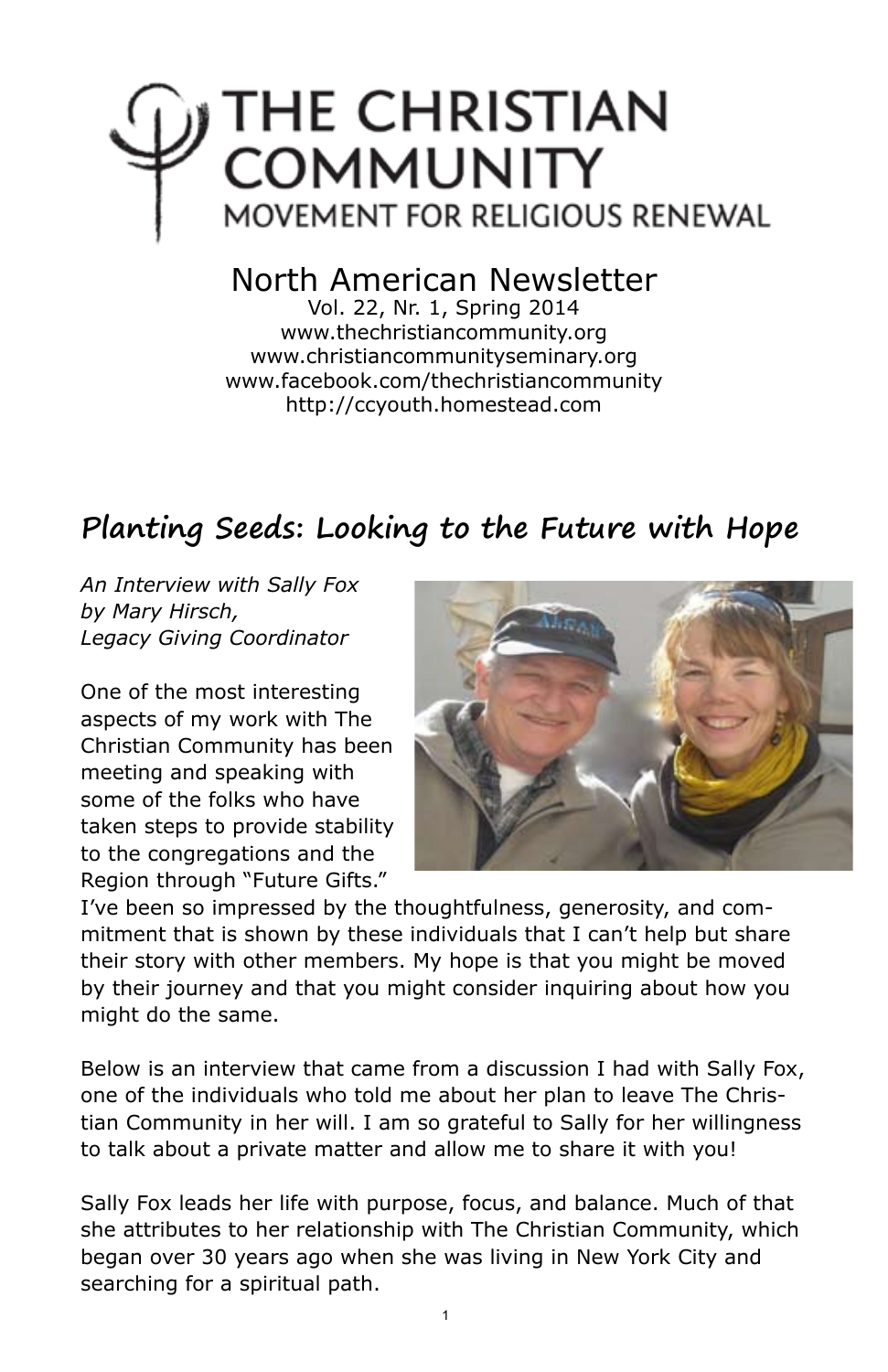## Mary: Sally, what led you to The Christian Community?

Sally: It all began like this. I invited a new friend, who had just returned



Eurythmy Spring Valley

from Emerson College, to use my apartment while I went on a business trip to Africa. Upon my return, she invited me to attend a eurythmy performance. There are no coincidences in life as far as I am concerned. Low and behold, at the performance I ran into a woman, Beverly Burns, who had been my best friend at summer camp many years before. We became fast friends again. At the time, Beverly was a teacher in the Steiner

School in New York City and she introduced me to Steiner's work and to The Christian Community. Small world indeed!

Mary: Wow! That's an interesting journey. What made you want to delve deeper into the teachings and offerings you found at the services?

Sally: Early on, I was skeptical about Christ. But during my first experience of the Act of Consecration of Man I found myself rising up from my seat and walking up to the altar to receive the Sacrament. The moment of receiving the Sacrament was very powerful for me – I knew there was a presence in the room. I surprised myself by discovering that I wanted a relationship with Christ. I decided to check out the Church more and started attending services.

Mary: What kept you coming back for more?

Sally: Over the next year as I attended The Act of Consecration of Man, I sat quietly and meditated. I was very concerned that the priests not turn out to be hypocrites. I watched everything. No one ever pressured me to believe anything. And the more I watched, the more respect I had for the humility and wisdom of the priests.

Eventually, I left the city to pursue an MBA at Yale. Living away from the City made my desire to be part of the Christian Community even clearer. After a conversation with Gisela Wielki, one of the New York City priests, I chose to become a member.

Mary: Are you still active today?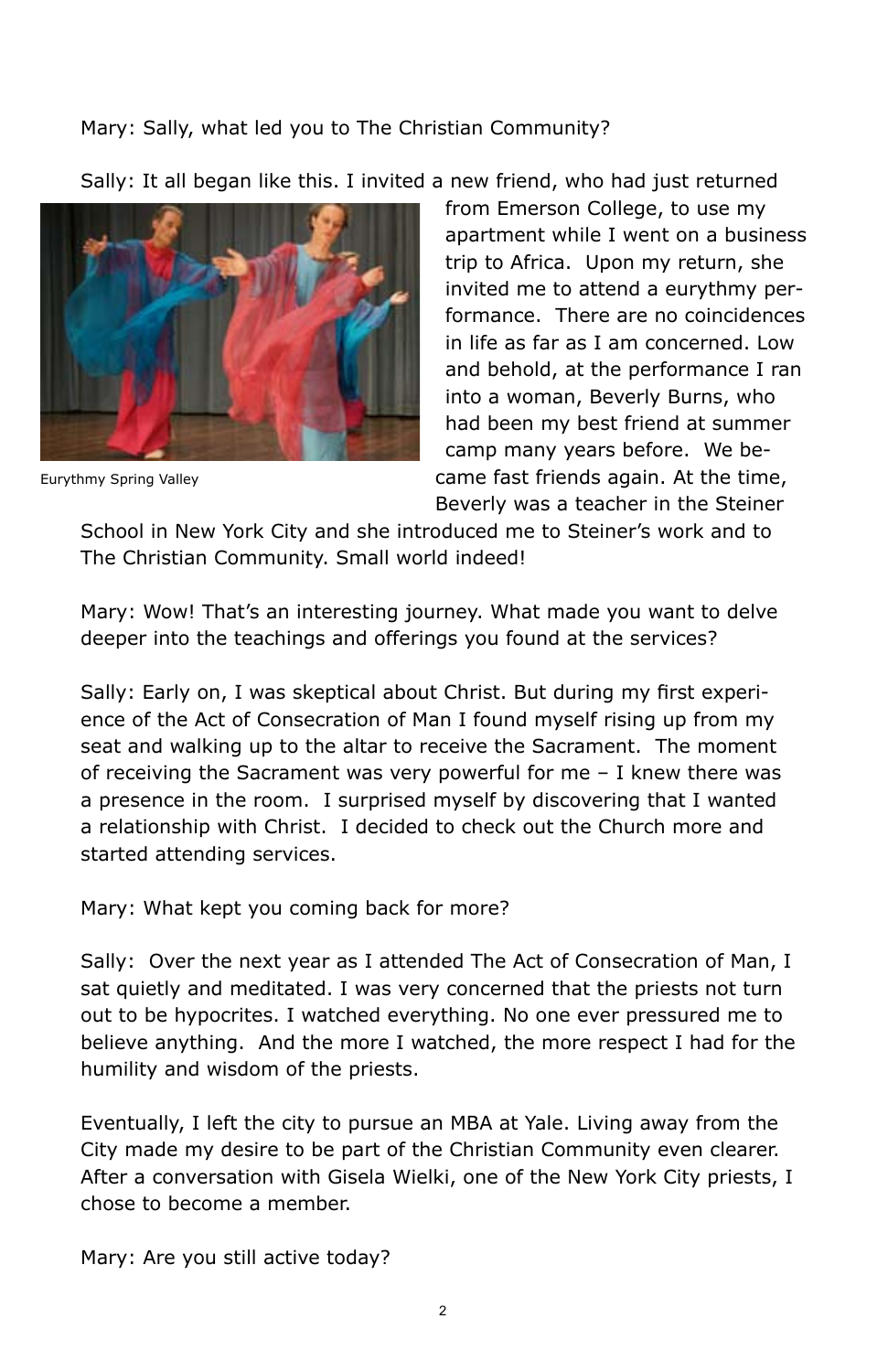Sally: Ever since those days in New York, I've not had the luxury of living in a town with a Christian Community church. I attend services when I can in Vancouver, and feel a part of that congregation. Sometimes Susan Locey, the priest from Vancouver, celebrates the Act of Consecration of Man in Seattle, close to where I now live. It means so much to me. Through all these years, I have never lost my feeling for what is happening at the altar.

Mary: Is your family as involved and appreciative as you are?

Sally: I'll put it this way. My husband, Steve Brown - who isn't much of a church-going guy – really respects The Christian Community. What started out as a gesture of support of my beliefs has grown into his own apprecia-

tion for what is happening in the church. He enjoys the community and has become quite a supporter in his own right.

Mary: How do you bring the lessons learned through the services and your study into your day-to-day life?

Sally: I like to bring the joy and truth of what I've experienced over the years into many facets of my life. Currently I work as



an independent consultant coaching mid-career professionals to communicate and lead through my firm Engaging Presence. I try to help people feel a renewed sense of purpose at work – to find an empowering story that helps them make sense of their work. I never say this publicly, but if I can help the light of Christ come into the world, even a little, through my work, I'll be happy.

Mary: That's fantastic, Sally. It seems that this enthusiasm spilled over into your estate planning as well.

Sally: When it came to creating a will, Steve and I included The Christian Community in our planned giving. We both know that the Church is not affluent, and will use resources carefully and well. Every dollar counts. There is no excess.

Mary: That's very true. Can you touch on the process and what it entailed?

Sally: Writing a will was challenging, I'll admit, because it forces you to address your own mortality. However, it also gives you an opportunity to have conversations about what is important to you and what impact you would like to have after you are gone.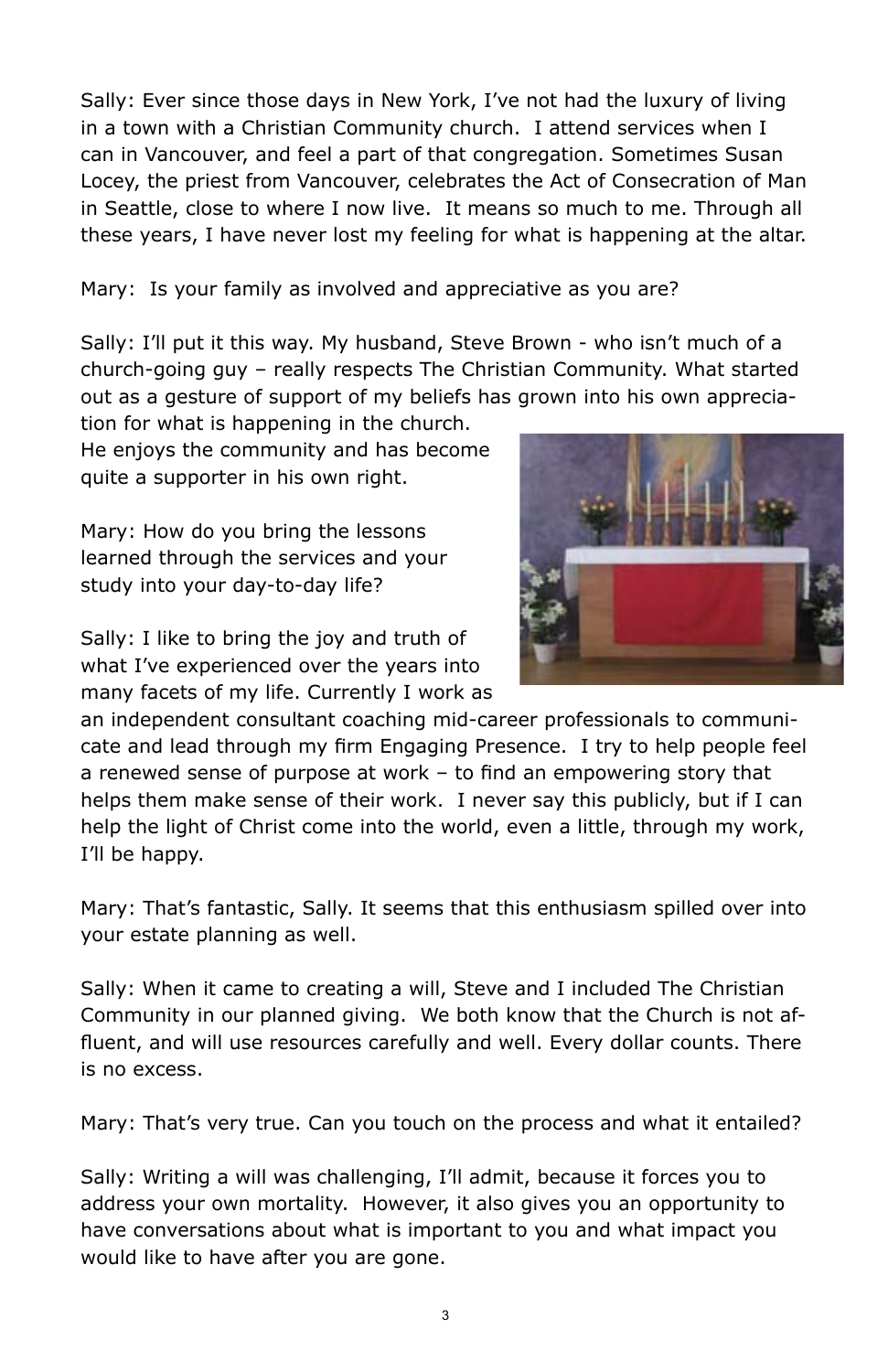

Mary: Was it an expensive and drawnout endeavor?

Sally: Steve and I have a simple will, something created on our own through will software and then we had it notarized. We wanted the flexibility of

changing it as we needed and wanted, without a lot of expense or fuss. We'll leave part of our estate to his kids. I don't have children so in deciding where to give, I considered what in my life has had the most meaning to me.

Mary: I think I see where you are going with this. The Christian Community Church?

Sally: Yes, the Church was an obvious choice because it has been an anchor in my life, a constant over the past 30 years. In donating to The Christian Community, one isn't just giving to an organization. I like to think that we are also planting seeds for the future. I hope that by giving money to the Church we can further the opening for Christ's work here. That means so much to me.

\* If you are interested in having a conversation about how you can plant seeds for the future, please contact me -- Mary Hirsch, Legacy Coordinator -- at 732.232.5159 or hirschmj@comcast.net. While taking that first step might feel difficult, once you've done it, there is nothing but relief in knowing that what you would like to see in the future for The Christian Community, your loved ones, and other organizations you care about, can only be realized by putting things into place.

# **Finding Our True Self through Christ**

A weekend workshop with Rev. Tom Ravetz and artist Deborah Ravetz from England, March 15, 2014 9:30 AM - March 15, 2014 4:30 PM, at The Christian Community in Greater Washington DC/Baltimore Area, 4221 Metzerott Road, College Park, 20740. For details go to www.ccgwb.org.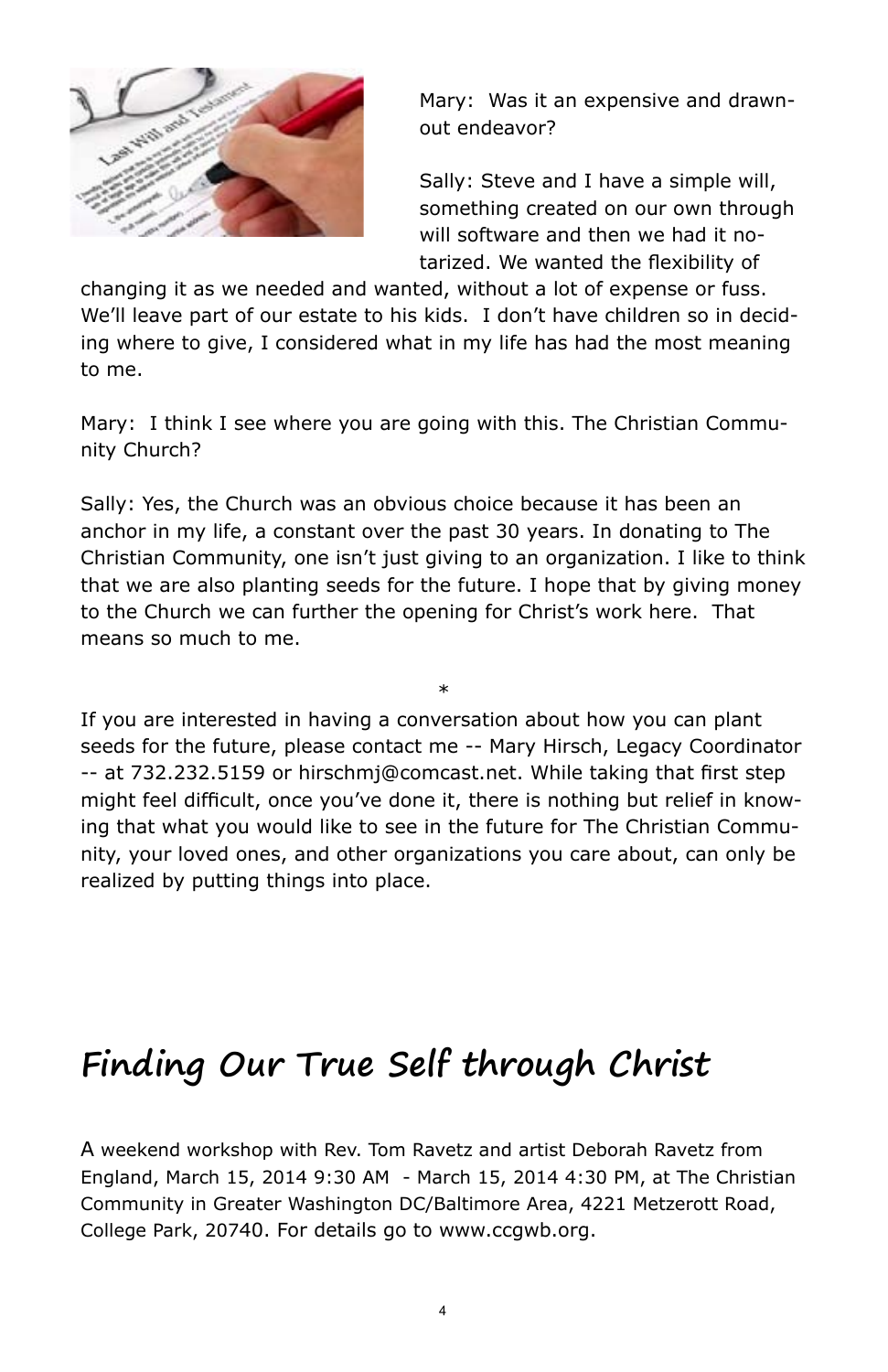# **The Seminary is Coming!**

Coming to a city near you—three orientation courses about priesthood in our time, sponsored by The Seminary of The Christian Community. The theme, WORKING WITH THE SPIRIT OF THE CHRISTIAN COMMUNITY, is an open course for anyone interested in the work of a priest. It also makes a good retreat weekend.

The FIRST course will take place on FEB 14-16, 2014 IN HILLSDALE, NY. (In case of snowstorm, snow dates: Feb. 28-March 2, 2014). Topics will include meditation and prayer, work with speech and singing, gospel study, the significance of the sacraments for humanity and the earth, the being of The Christian Community, and a modern relationship to the traditional vows of poverty, chastity and obedience in a priesthood



Manfred Wetzel

of the I. During the course there will be opportunities to speak

with a priest more specifically about the training.

Location: 10 Green River Lane, Hillsdale, NY 12529.

Presenters: Rev. Bastiaan Baan, Seminary Director, Rev. Liza Joy Marcato.

Cost: \$75. No one will be turned away for lack of funds.

Meals will be provided. Local accommodations list available; floor space and two guest rooms available per request. Email lizamarcato@gmail.com for information on housing.

Registration and further information: a.b.baan@gmail.com. Please register with your name, address, phone number, and time of arrival. Include any dietary restrictions.

The SECOND course weekend will take place in DEVON PA, ON MAR 21 – 23. In addition to the above topics, scenes from the Mystery Dramas will be performed in Rose Hall, Camphill Kimberton.

Presenters: Rev. Bastiaan Baan, Rev. Nora Minassian.

Location: 212 Old Lancaster Rd., Devon, PA 19333.

Cost: \$75 No one will be turned away for lack of funds. All meals and accommodation will be provided. Please register at a.b.baan@gmail.com before MARCH 2 with your name, address, phone number, and time of arrival.

The THIRD weekend will take place on APR 4- 6 in DENVER CO. In addition to the above topics, the challenges of contemporary priesthood and the spiritual in earthly life will be addressed.

Presenters: Rev. Bastiaan Baan, Rev. James Hindes, and Rev. Julia Polter.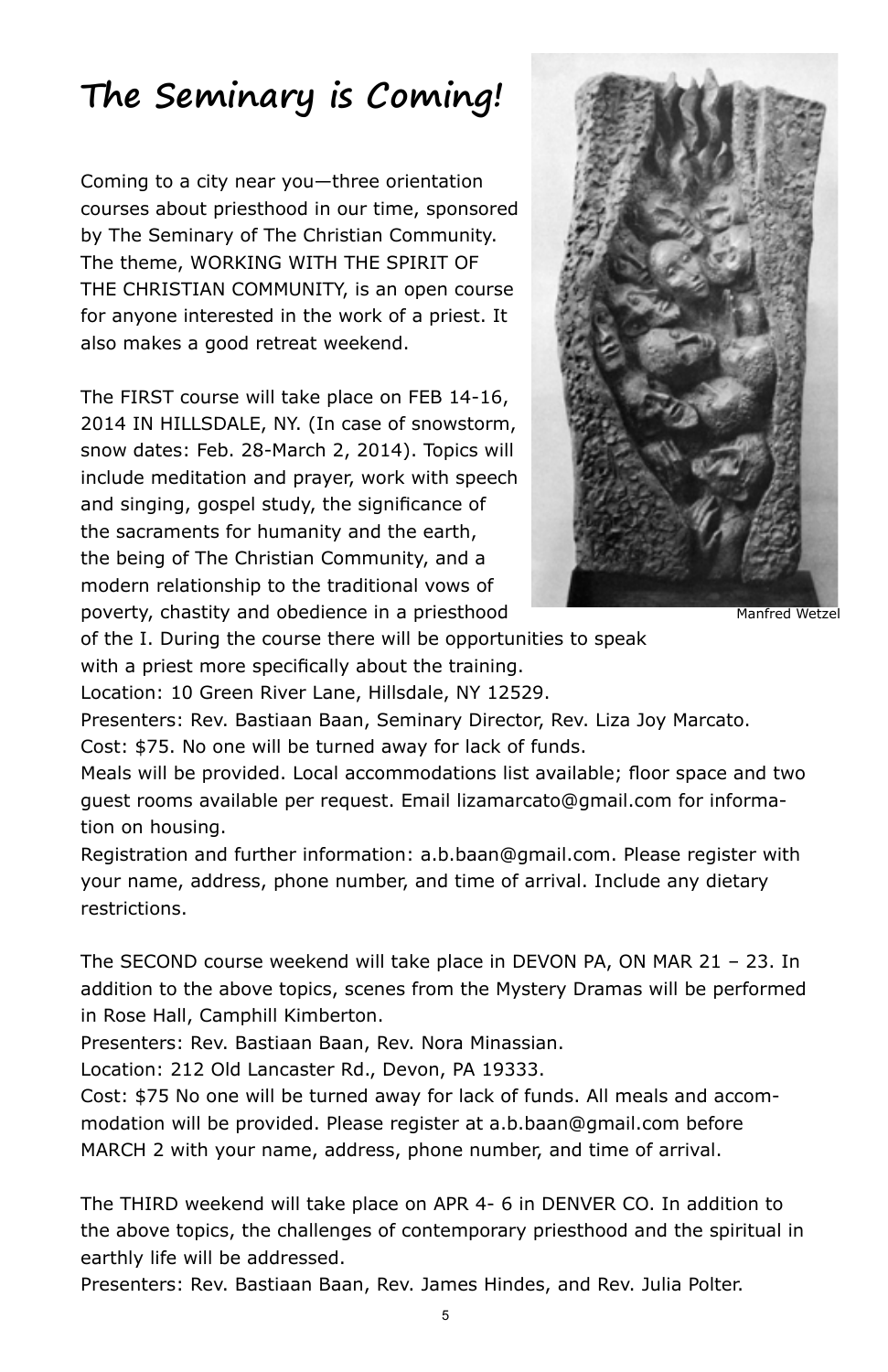Location: 2180 South Madison St. Denver CO 80201.

Cost: \$75. No one will be turned away for lack of funds. All meals and accommodation will be provided. Please register at a.b.baan@gmail.com before MARCH 21 with your name, address, phone number, and time of arrival.

# **Young Adult Conference: InPower**

Hearing the Still, Small Voice; Speaking with the Authority of Truth; Becoming Courageous

*InPower is an International Conference for Young Adults, 18–36, for young people who want to forge leadership capacities by developing clear voices for spiritual evolution.*

June 24–28, 2014 at the Threefold Educational Center, 260 Hungry Hollow Road, Chestnut Ridge, NY 10977.

This conference seeks to unite young people who share a desire to do more than protest for change in the world, and who want to build the capacities needed to elevate humanity toward a brighter future. It will feature presentations and discussions from three people who are living examples of individuals who have developed clear voices in their work in connection to one of the three spheres in the social organism. Richard Dancey will speak out of his extensive experience as a Christian Community priest; Shelly Tochluk from her work and research in social justice and human rights; and Rodrigo Ventre out of his work with new financial models in Brazil.

In addition, an exciting group of twelve workshop leaders will facilitate capacity building sessions. Every evening, in the Hive, we will experiment through dialogue and artistic performances with night cafés dedicated to showcasing not only our talents but unfolding our more vulner-

able voices as well.

Conference fee: \$200–\$400 (sliding scale). Paying the highest amount you can afford helps make it possible to include everyone who wants to attend, regardless of financial means. Accommodations: Registration includes camping within walking distance of the conference,

with access to bathrooms and outdoor solar showers. (Participants are asked to bring their own tents. Please contact us if you cannot arrange for your own tent.) Information about housing alternatives can be found at www.threefold. org/housing. Meals: Registration includes breakfast, lunch, dinner and snacks on Wednesday through Friday, plus a light supper Tuesday evening during regis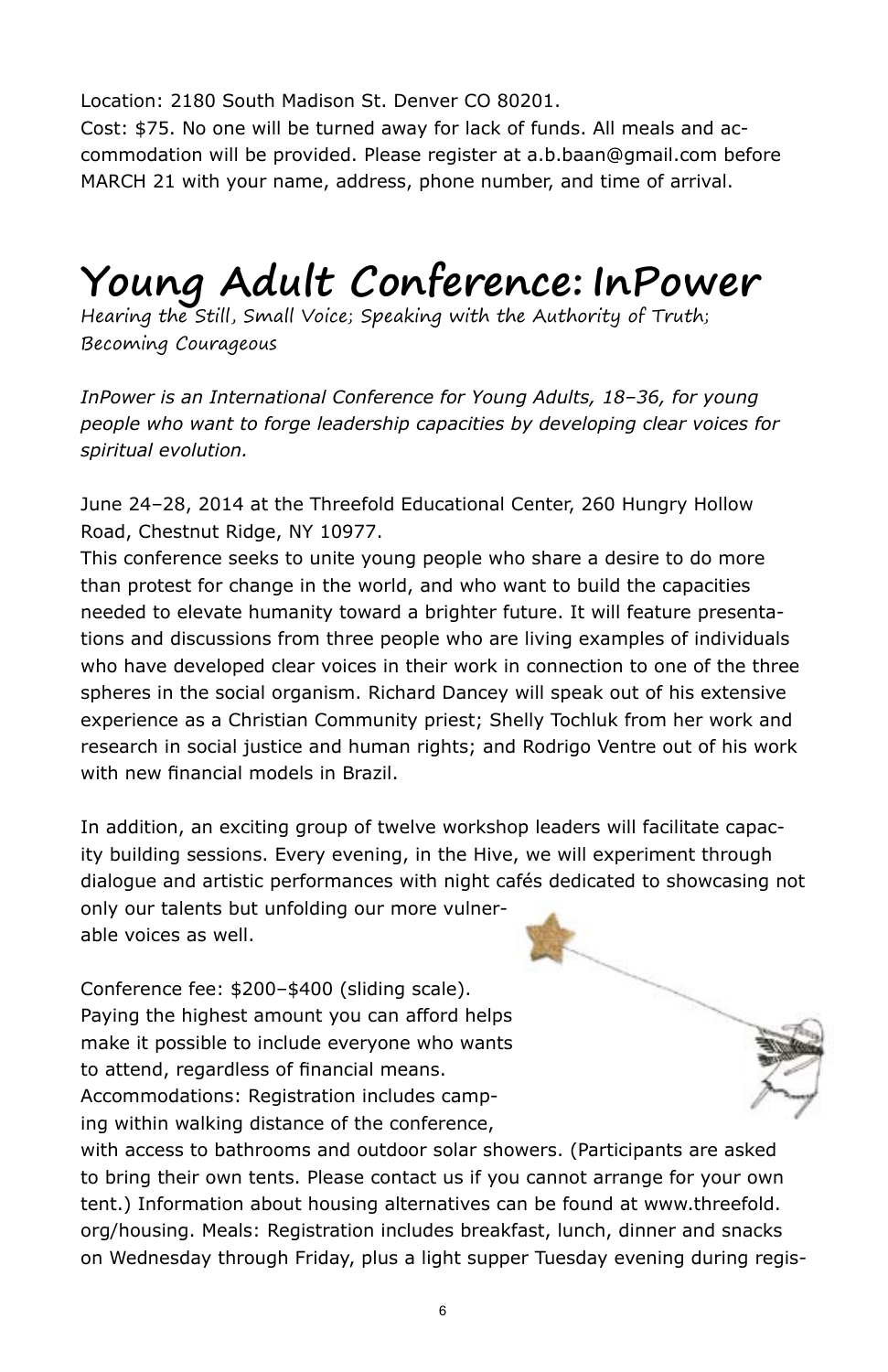tration, and breakfast on Saturday morning.

Financial aid: Select scholarship funds and work exchanges are available for those in need; for information, contact Abigail Dancey: abigail@threefold.org. For more information about the conference, registration, or housing, contact Abigail Dancey:abigail@threefold.org. To register to to http://www.threefold. org/conferences/inpower/inpower\_registration.aspx Go to https://vimeo.com/85672628 for a short video



# **Winter Retreat at Temenos Retreat Center**

The Devon congregation will hold its annual winter retreat on the weekend of February 21-23 at the Temenos Retreat Center in rural southwestern Pennsylvania. The theme is "I Am the True Vine. Helping to facilitate the retreat will be Gillian Shoemaker, Rudiger Janisch, Bastiaan

Baan and Nora Minassian.

Arrival time: 4:30 – 6PM Friday Feb 21. Cost is \$260 (\$300 single room). Please register by Feb 14 by contacting Rev. Nora Minassian at 240-381-8557. To visit the Temenos website: www.temenoscommunity.org/.

# **Save the Dates**

Spring Retreat Weekend at Fox Haven Farms, MD May 2-4, 2014, www. ccgwb.org/

Summer Youth Conference, July 21-25, 2014 in Hillsdale NY. http://ccyouth.homestead.com/

East Coast Summer Camp for Children July 31 - August 16, 2014. www. ccsummercamp.org

Midwest Summer Camp for Children: www.chicagochristiancommunity.com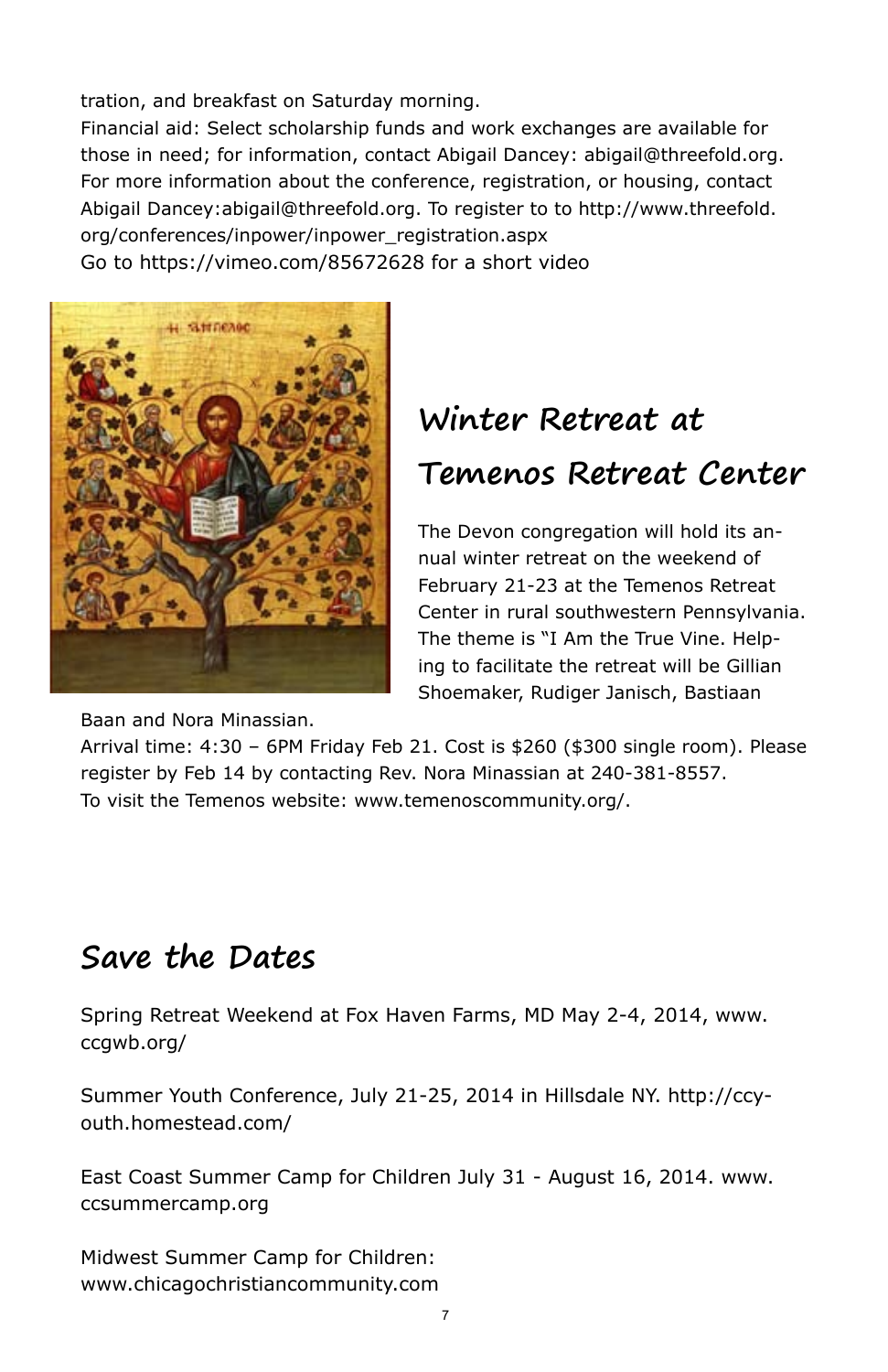# **Aging: A Developmental Perspective**

An Open Course of the Seminary of the Christian Community with Rev. Bastiaan Baan, Seminary Director, and Prof. Hans van Delden MD, PhD. At the Christian Community Chapel, 15 Margetts Road, Chestnut Ridge, NY, February 17-21, 7:30 to 9:00 pm Suggested Donation: \$10-\$15 per Lecture Complete Course: \$150

We commonly view old age as a problem: An individual might suffer illness, frailty, and lose social ties by withdrawing from work and growing increasingly passive. In this course we will sketch



Durar

a developmental perspective of old age, in which the aging person, having learned to trust life and newly engaging with younger contemporaries, can take hold of the last part of life in order to prepare for what is to come. Themes: aging in the context of human biography, intergenerational community; the phenomenology of aging with dementia,: accompanying souls toward the threshold; *ars moriendi*: the art of dying.

Hans van Delden worked for 25 years as a geriatric and general-practice physician and is now Professor of Medical Ethics at Utrecht University, the Netherlands. Bastiaan Baan has worked as a priest in the Christian Community for 33 years, where he has had the opportunity to accompany many individuals toward the threshold.

For further information: 845-356-0972, a.b.baan@gmail.com

## **Patterns in the Universe and in Human Lives** *Rev. James H. Hindes*

When God made the universe and the human race he used many of the same patterns for both. The physical universe in which we live came from the spiritual world in a series of steps. Using heat, pressure and a great deal of time, the angels formed the 92 naturally occurring elements crystallizing spirit into matter. They began with hydrogen, a substance so light that it rises up through the atmosphere toward the stars whenever it is left alone by itself. So close to the spirit, just barely matter, it seems to want to go home back to the spiritual world. However, it is needed here to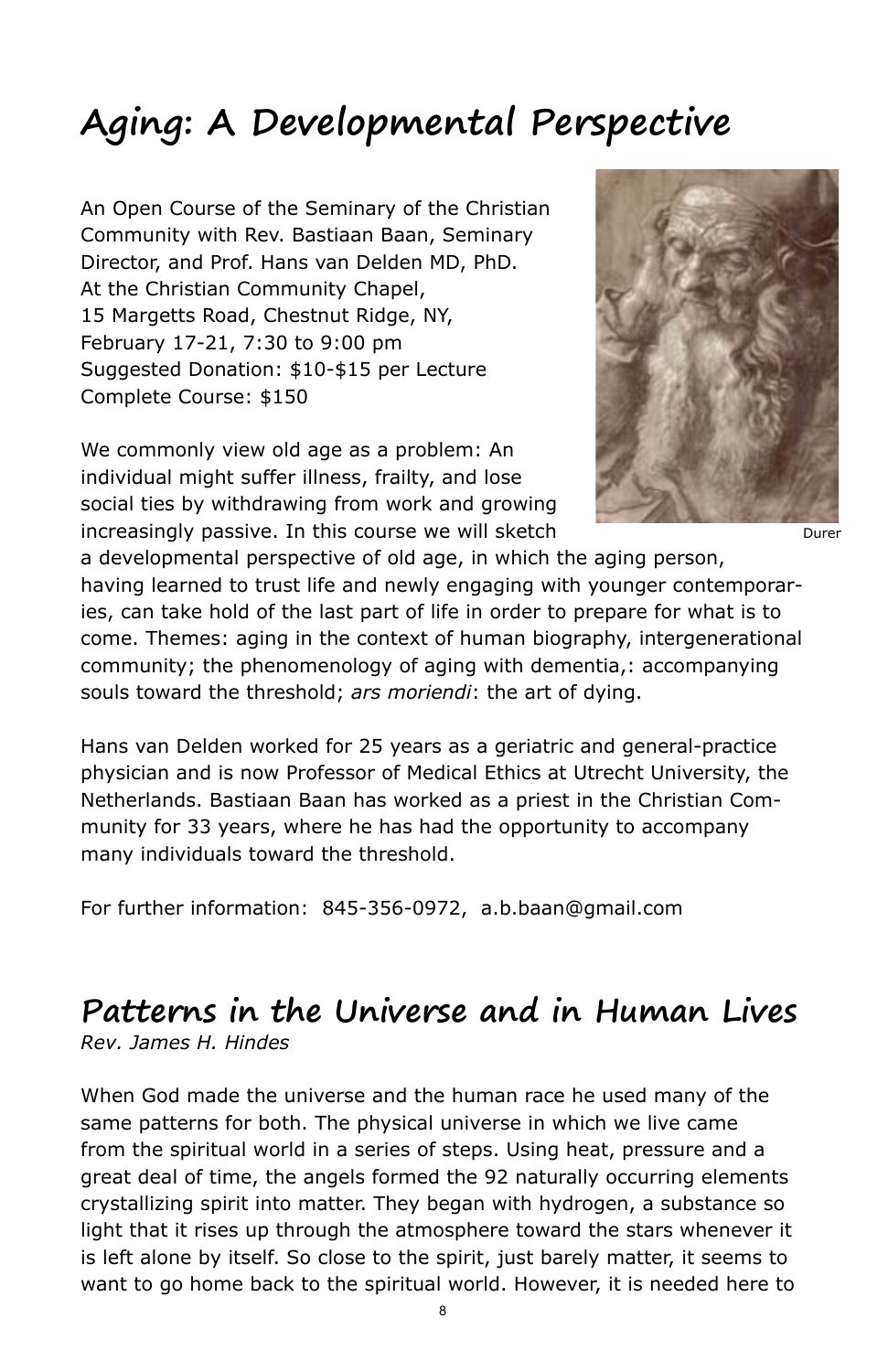keep the earth from becoming too hard, too dense too fast. Usually it is bound up with other elements. Water, for example is made of two atoms of hydrogen tightly hugging one atom of oxygen, which only feels complete in their embrace: H2O. Without hydrogen we would have no water, no life on earth.

Scientists over the last 200 years have identified the 92 basic elements, as well as the complex patterns found in their interactions with one another. The result of all that research is known as the Periodic Table, an arrangement that assigns numbers one (hydrogen) through 92 (uranium) to the elements and reveals an amazing array of patterns. The simplest pattern shown is size and weight: during creation every element appears to have arrived out of the spiritual world bigger and heavier (and often denser) than the preceding element. This is reflected in the periodic table in the "atomic weights" attached to each element. Scientists arbitrarily assigned the first element, hydrogen, an "atomic weight" of one. Each succeeding element has been "weighed" and then assigned its own atomic weight. These weights are always a multiple of hydrogen's one. Helium is twice as heavy as hydrogen and yet will still rise up through the air because it is lighter than air. Oxygen (the 8th element) for example is 16 times heavier than hydrogen, nitrogen (the 7th element) 14 times heavier.

At first the ability to react and combine with other elements increases very quickly and each new element is very different from the last: nitrogen (7) follows carbon (6), chlorine (17) follows sulfur (16) while aluminum, silicon and phosphorus are element numbers 13, 14, 15. Each new element brings something radically new making the world much richer and far more interesting. However, as the elements become heavier, they become increasingly similar to the preceding element. For example, iron (26), cobalt (27) and nickel (28) are very similar, though not identical. They are strong, sometimes brittle, metals with atomic weights of 56, 59 and 59. Already they are 59 times heavier than hydrogen. This pattern is seen also in human lives: as a human soul is descending into the earthly realm the first 20 or 30 years are usually very different from each other, bringing new and interesting experiences that enrich and enliven one's biography. Often thereafter questions of professional life, domestic situation and circle of friends become so settled that, in retrospect, the years become very similar, even blending into one another. And then heaviness can set in.

In the periodic table, by the time we get to elements numbered 57 (Lanthanum) through 71 (Lutetium) we are in a world of deadly monotony. These elements, sometimes called rare earth elements (although not all are rare) are so similar in appearance, chemistry and physical properties that they are nearly impossible to separate from one another. Hence, their discovery and identification extended well into the 20th century. It can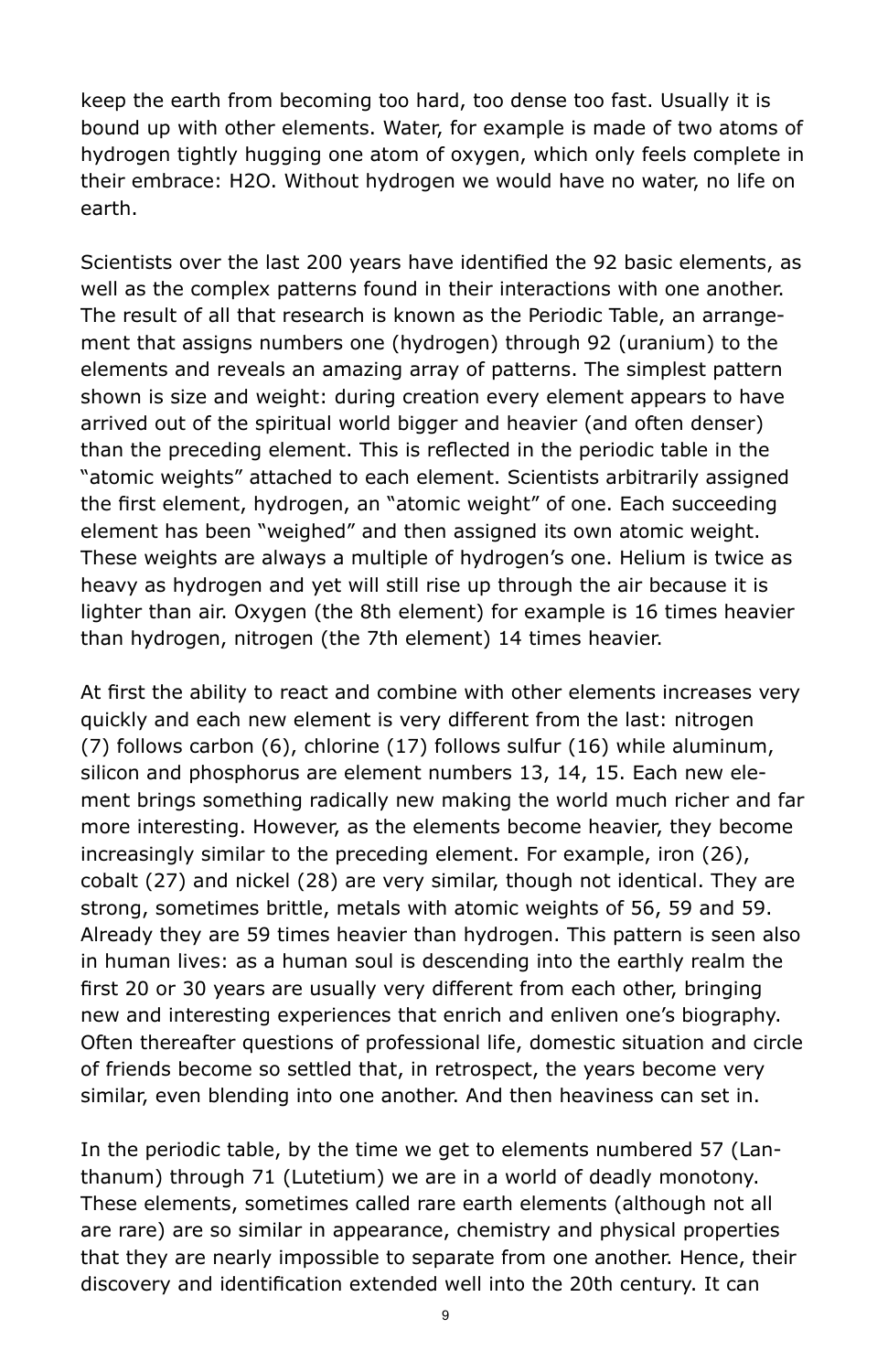appear as if each new element were merely a repeat of the previous. Even though the elements numbered beyond 71 occasionally display very different characteristics, for example, gold (79), mercury (80) and lead (82), which has an atomic weight of 207, nevertheless, heaviness, density and repetition are the rule.

Then something entirely new and unexpected enters the picture, an impulse that could not have been predicted from what had gone before. The last naturally occurring element, Uranium (92), 238 times heavier than hydrogen, displays best this new phenomenon. There is a natural limit to how

densely matter can crystalize. When earthly matter becomes too heavy, too dense, it begins to fall apart and "dis-integrate" from within the very core of the atom, the nucleus. Atomic radiation is given off: gamma rays, alpha and beta particles. This radiation is deadly to life. Radioactivity and



death is the end of the road for matter, and the death of matter means the end of earthly life.

Death is not simply the opposite of life; it is a force that destroys life. The opposite of death is resurrection, the power to wrest life from death. In the world of earthly matter, there is no power to resurrect. That power comes, like matter itself, from the world of spirit. But it can only come through human beings. We have the task of overcoming the death of matter. As Paul said, all creation awaits redemption; this includes the very atoms of matter.

How are we to do this? Only by first of all overcoming death in all its forms in our own lives. The same pattern seen in spirit's descent into matter is seen in our lives. Once we have passed through the adventures and transformations of youth, we must face increasing seriousness in our lives. The heaviness of karma, the weight of our personal obligations and the dark threat of life's dreary repetitions can depress and discourage us. We sometimes even fear that matter's destiny could be ours: disintegration. These difficulties are the consequence of living in a universe made of matter.

However, the advantages of living in such a universe are even greater: we are free to think, feel and act as we see fit. In this, our freedom, we can think and question; we can wake up to the gifts, abilities and powers that are ours by virtue of being human beings. Fundamentally, we can inquire as to the meaning of life, the meaning of our own personal lives. We are free to think of, and long for, the virtues and human qualities that give life meaning: goodness, beauty, courage, faithfulness, honesty, hope, integrity, persistence, forgiveness, compassion, purity, self-restrain, sacrifice and, most importantly, love, which we can learn only in freedom. Consciously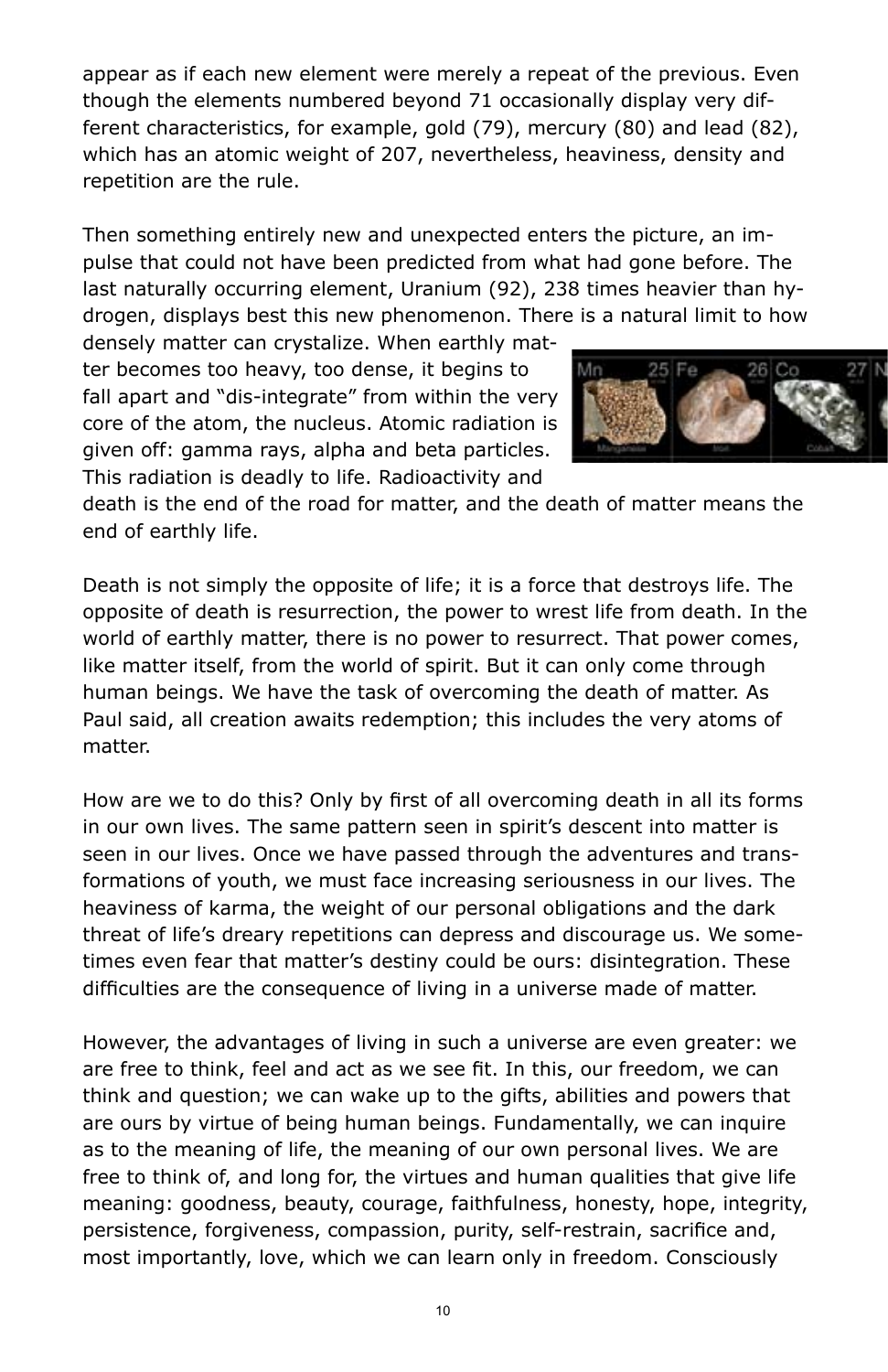longing for and thinking these virtues with clarity, is actually a way to describe prayer. We are praying when we deeply long to do better, to help others and to improve ourselves.

When we pray again and again, that is, repetitively, something entirely new can come into our lives that could not have been predicted from what has gone before. Christ's strength and spiritual light will enter our souls; this is the strength to carry and transform the burdens of our lives. Christ does not free us from the weight of the world by magically lifting us out of the world of matter and back into the world of spirit. He came to earth to



bring the power of resurrection to earthly matter.

God could only help by becoming a human being. That is because we human beings are the only spiritual beings a possessing consciousness of self that actually live in this world of matter; matter perme-

ates the essence of our physical bodies. That is why the power of resurrection began in the body of Jesus of Nazareth, the Christ. With Christ' power in our souls we can, with time and prayer, overcome the death in our soul and then resurrect this world whose natural fate would otherwise be the death of matter.

The new impulse that enters our lives is not disintegration, as with matter, but integration. The dark, all too human, corners of our soul are integrated with our higher self, which is carried by Christ. His transforming light streams into our souls, and thus into our bodies, bearing our true self; that self then can truly say, "Not I, but Christ in me." Thus integrated we become an "integer," a wholeness possessing integrity. Together with Christ we can then help to carry and transform the weight of the world.

## **Ute Elisabeth Hunter**

Feb 17, 1923 – Oct. 19, 2013

Elisabeth Hunter, nurse, eurythmist, and wife of the late former Lenker John Hunter, passed quietly in Überlingen, Germany at age 91. Born in Germany, she fled the eastern part in 1941, and from there to England, where she met John Hunter, who was ordained in 1951. The couple arrived in New York City in 1958, where they were married. She also studied speech formation. She worked in theatrical productions both independently and together with John in New York City, Spring Valley NY, and Boston. After working for over 30 years in the US, the couple retired to Germany in 1987. After John passed in 1998, Elisabeth moved into senior housing in Überlingen. Her eulogist characterized her life as guided by a strong esthetic sensitivity and openness to the spirit, in her person, her social relations, and her surroundings.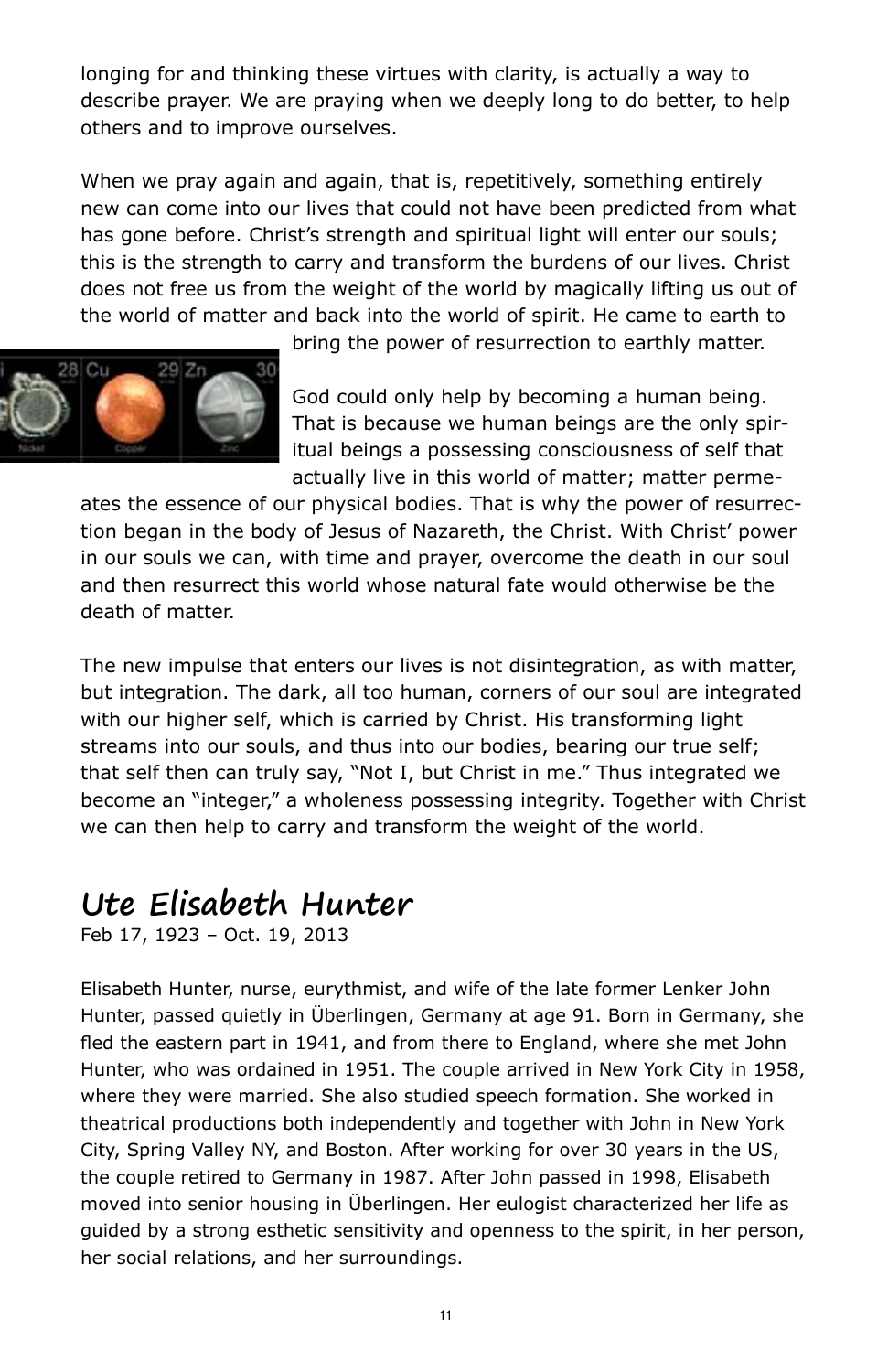# **Lord of the Elements: Christianity and Nature**

## *Patricia Sankewitsch*

On Saturday September 21, and Sunday September 22, 2013, Bastiaan Baan, the current Director of the Seminary of The Christian Community in Spring Valley, NY, visited our Taconic-Berkshire Christian Community. He brought us a gift, a journey through trinities into a connection with Nature Beings. Throughout the course of the two days, 3 lectures and a workshop, Rev. Baan told many stories, appealing to our human being: to thoughts, to feelings, to human activity; through recalling, observing, and seeing how the future comes to us; to our imaginations, to the awareness of spirit speaking, and our knowing intuition. In this way this gift Rev. Baan brought progressed to the final trinity and its imperative: the interweaving cooperation between the World and Beings of the Elements and the Earth and Human Being, so that together with Christ, the Lord of the Elements, Nature and Humanity may achieve and fulfill future evolution.

### Saturday

Rev. Baan began by reminding us of how exoteric Christianity has historically required the strict separation of Christian doctrine and Nature. In this present day, the separation remains. He had been told by many how wrong it is to bring Nature and Christianity together; it's just not done.



Messages and calls saying he should not publish his book, *Lord of the Elements: Interweaving Christianity and Nature*, came to him right up to the day of publication.

But then he reminded us of the Celtic world-view that was steeped in the natural world and how easily the Celts could accept all the events of the birth of the Christ Child and

the Mystery of Golgotha. Through their natural clairvoyance the Druids could see the spiritual events in the change to earth's aura, and could accept this new condition as a natural extension of their belief system. They recognized Christ as the Lord of the Elements. This is also part of human history, though suppressed through time and gone largely unnoticed.

At this point Rev. Baan introduced the plant kingdom, specifically working with flowers and flower-thoughts, as perhaps the easiest way to gain access to world of the spirit. His stories ranged through ancient and medieval history, right up to current times in order to show that this ability has been and is a natural human capacity. He told a story of Albert Steffen, who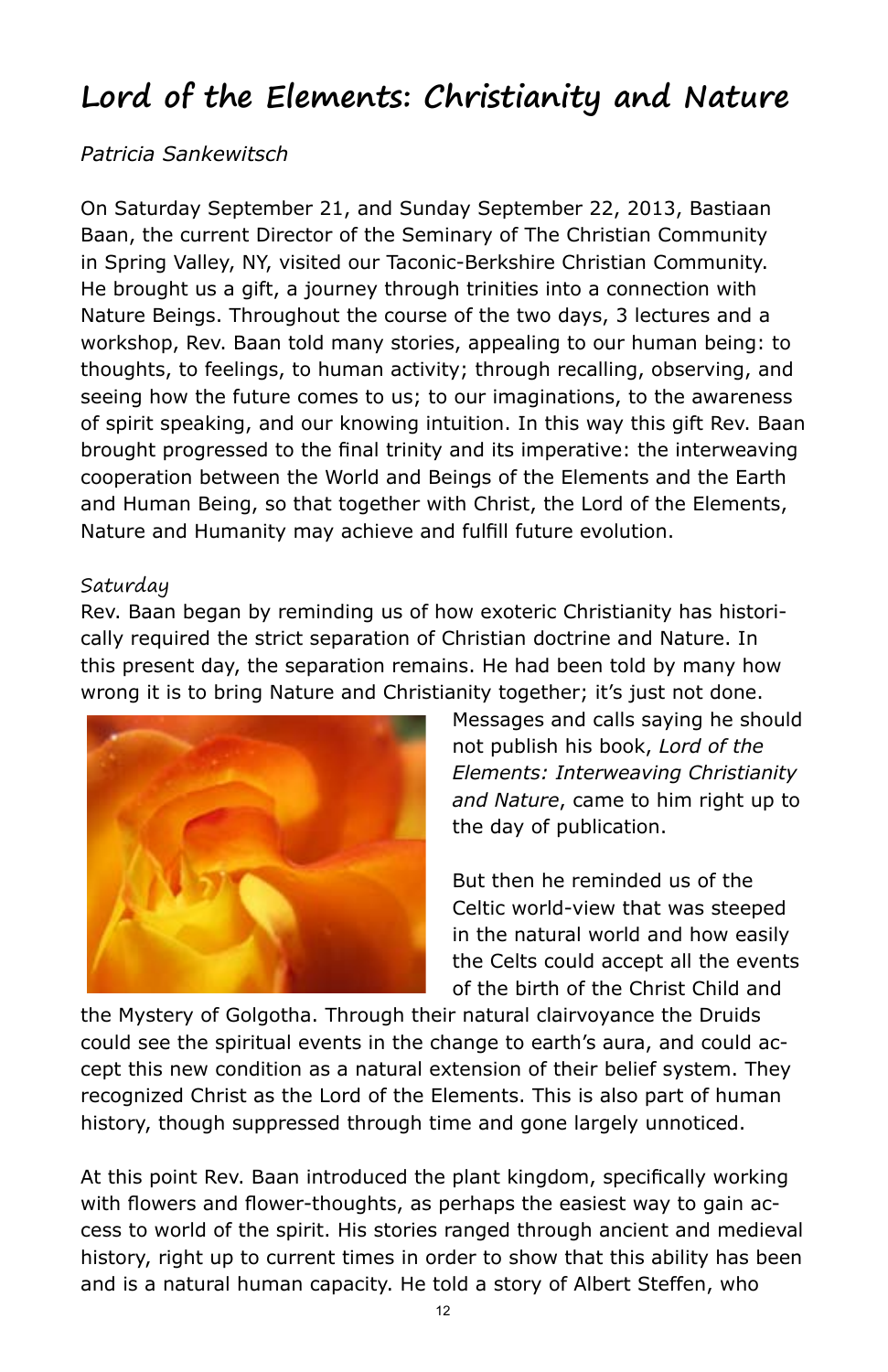belonged to the circle of people closest to Rudolf Steiner, a man who loved flowers. This man noticed in contemplation that spirals of etheric light arose from the flowers to the stars. During one such occasion, in the light spirals of flowers, Albert Steffen saw the light of his departed wife's spirit. There are many such stories from modern day people of working with flowers and connecting through flowers to loved ones now living in the world between death and rebirth.

Then Rev. Baan told us about this natural ability of human beings. He asked if we remembered lying in the grass as children, looking up into the blue of the sky. Had at the time an inner sense of ourselves along with a sense of time been completely lost to us? He said that in those moments we children had crossed the threshold into the invisible world nearest our visible world. Now, how as adults, can we cultivate this ability anew?

Rev. Baan introduced the word *"aplous"* which is a Greek word meaning "clear, without wrinkles." This is the key to perceiving as visible that which lives in the light but is normally invisible. He explained that in order to communicate with nature, with the elemental beings, we, each of us, has to clear the soul of all subjective thoughts, desires – we, each of us has to clear the soul of its own personal clutter. Objective observations alone

are allowed in, and then even those need to disappear, leaving a totally empty place, very alert and silently receptive. Only then in this condition of soul can we hear nature speak; only then can the elements reveal themselves.

### Workshop:

At the end of the first lecture we participants were given a meditative task with guidelines for accomplishing it. Each of us was to find a peaceful place in order to contemplate a flower. Pansies had been collected beforehand, one for each



person to be chosen from a small tray on the way out of the sanctuary. The guidelines were a process to help create a conversation between a human being and a being of nature.

We were first to shed ourselves of all personal thoughts and feelings, leaving only an empty inner space into which something could speak. Then came an act of observation consisting of everything the flower showed to our five senses as its outer physical reality, to the smallest detail. We were then to allow those observations to dissolve their physicality in order to become the vehicle for what the flower could reveal about itself. And finally,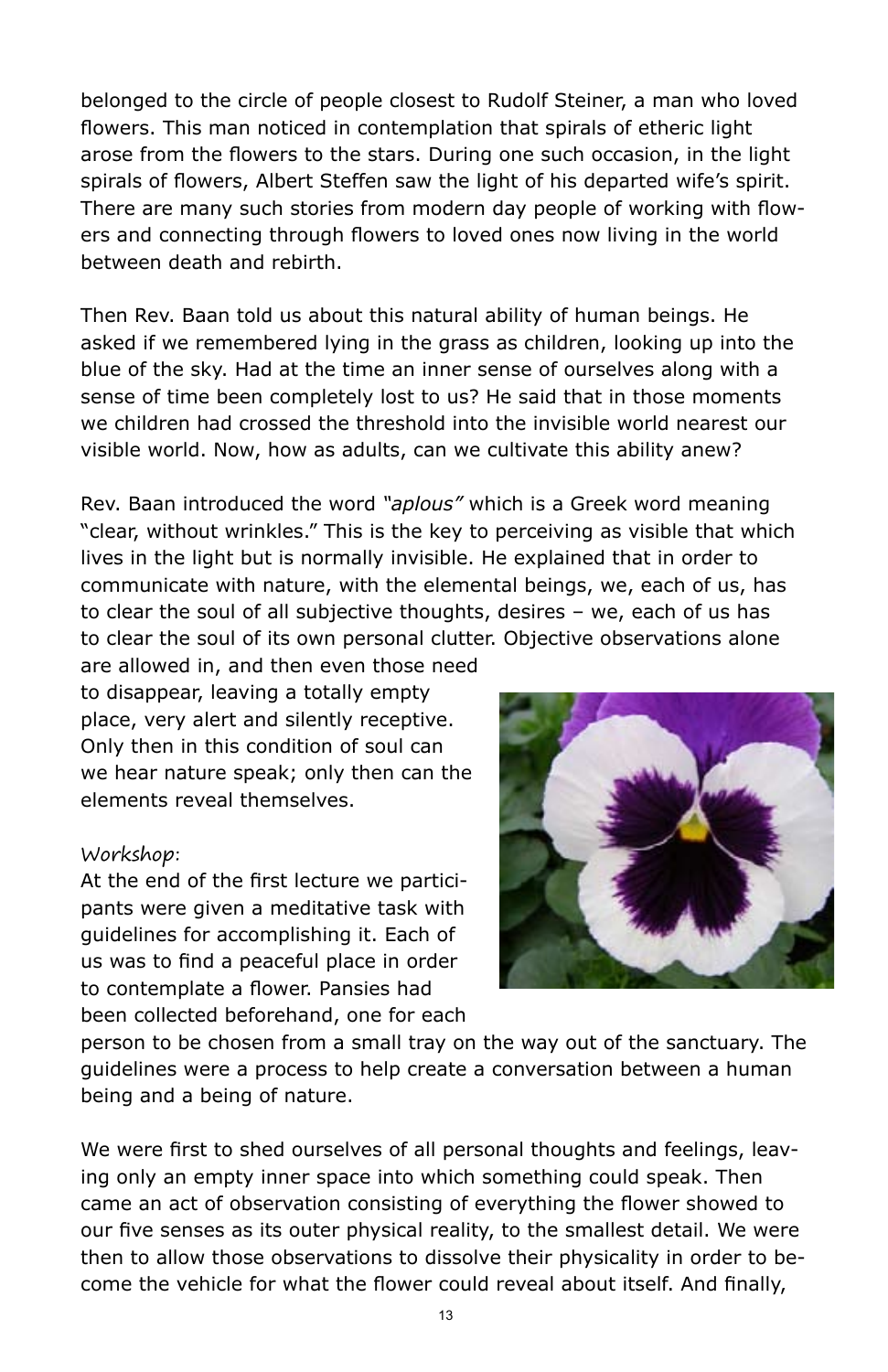we were to allow a response to arise in us in the form of what we could give back to the flower in appreciation for its being and its communication, thus creating a conversation. This gift could be a memory of something special from somewhere in our lifetime, for instance.

The mood of the participants as we reassembled in the sanctuary seemed very relaxed, very peaceful. The breathing seemed to have changed, and there was a kind of musing, with a slight disconnect from time. We sat in a



circle, silent for a while. Rev. Baan invited us to share our experiences whatever they may have been. He told us to expect that each shared contribution would be different from all others and that each contribution would be part of a whole picture. Again silence, until one brave soul gave the first offering. There followed several descriptions of physical details, all different, of different thoughts the flowers spoke to the one listening, of different responses an individual had to the flowerthoughts.

Very important, those who remained silent held the pictures of their own experiences and together with a deep reverence, provided the protective mantle for an environment out of which others could

speak. Their silence helped everyone form a chalice into which flowerthoughts could connect with human beings. In our circle the meditation that had begun on a personal, individual level was repeated and elevated, this time not with individuals, but rather in community. Thus spoke to us the individual pansies collectively as the Being of Pansies. One of the last to share her offering with the circle said "I think I have fallen in Love." We must all of us have been touched by the truth of that one word "Love", that Love was in the midst of Human Being and Nature Being. And either then each one could have experienced He Who has His Being in Love, or in after-image can even now remember the presence of the Lord of the Elements.

#### Before Bedtime

After a shared supper, and back in the sanctuary, Rev. Baan asked a question: "Is it possible to bring to Nature something living in us of Christian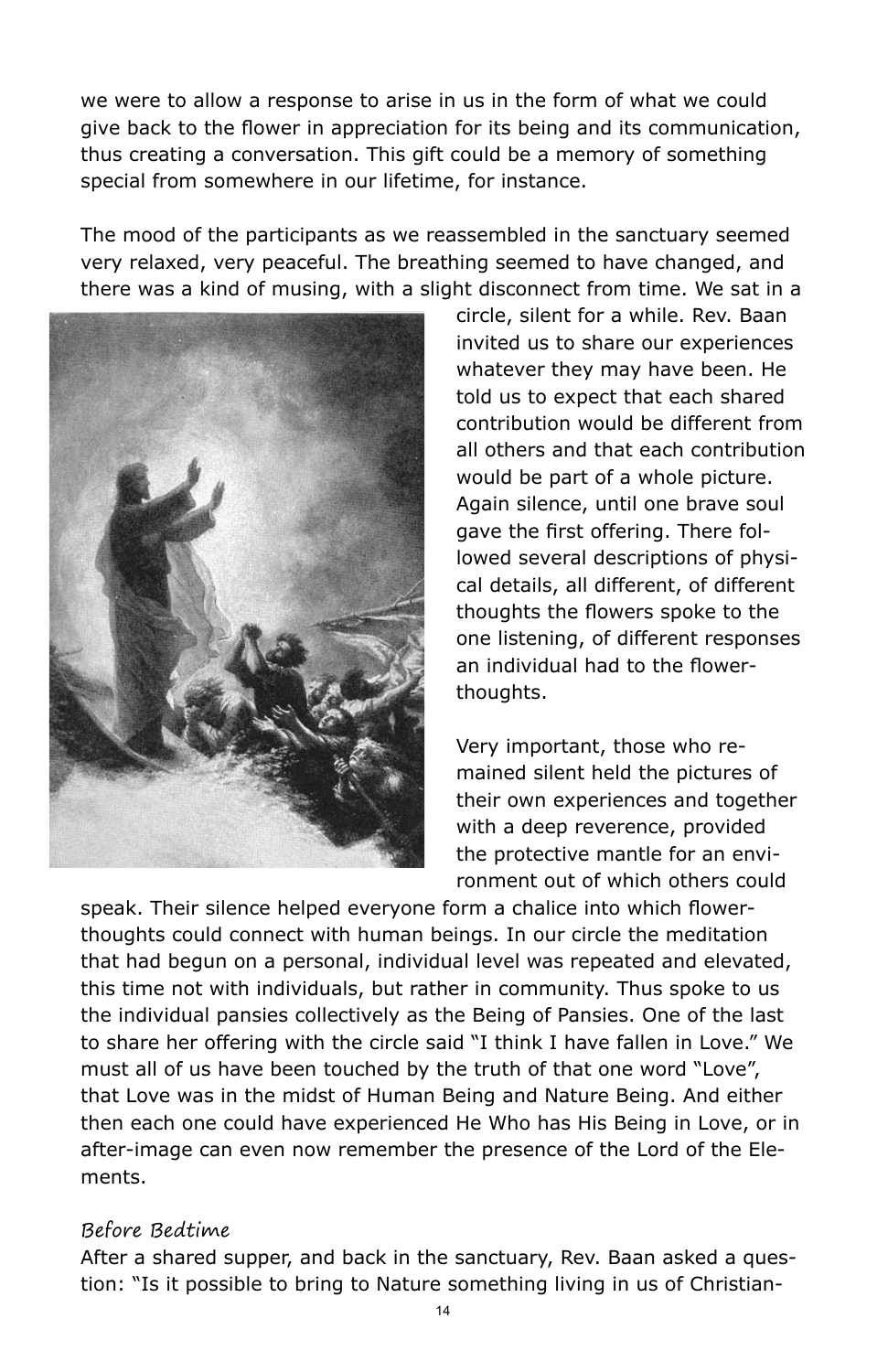ity?" This can happen not only by becoming aware of nature and its beings, but also by living consciously through the year and the festivals. Rudolf Steiner told a doctor and his wife to find one place in nature that drew them and visit it every day at the same time of day for an entire year. They were to observe carefully how the nature in this place changed. During the year, this couple also found a connection in their observations to Rudolf Steiner's Calendar of the Soul verses. And gradually the doctor found his observations of patients and his treatments more inspired. His wife, a

eurythmist, through new envisioning, was enabled to approach her patients in a new way.

By living into this change of nature during the year, one can begin to see changes in nature connecting with the festivals of the Christian year, and can begin to notice the special moods of particular Festivals.

Rev. Baan told us about a woman of the 20th century who had lived her whole life conscious of elemental beings. As an adult, she came to The Christian Community to the Act of Consecration of Man for the first time. The elementals, who had always loved her and followed her everywhere, came along as well. The elementals, so unfamiliar with this



Sulamith Wulfing

Christian altar, were horrified. They shook in fear and

clung to the woman's skirts. As a result she became ill. She sought a cure for her illness from the medical world, but it didn't work. Then she went to a Christian Community priest who told her to find a place in nature and speak aloud the Prologue to the Gospel of St. John. She did this, and eventually the nature beings relaxed and no longer clung to her skirts in fear. And this woman was also cured of her illness.

Words of special meaning, spoken with attention to rhythm and sounds, vowel sounds especially, have a magic. They can attract spiritual beings like angels, nature beings, and permit humans to have brain free imaginations. Rev. Baan then demonstrated mantric speech by saying aloud the Prologue to the Gospel of St. John in the original Greek. And he reminded us that the prayers of the Act of Consecration of Man consist of Mantric language.

It is quite possible that every participant who attended The Act of Con-